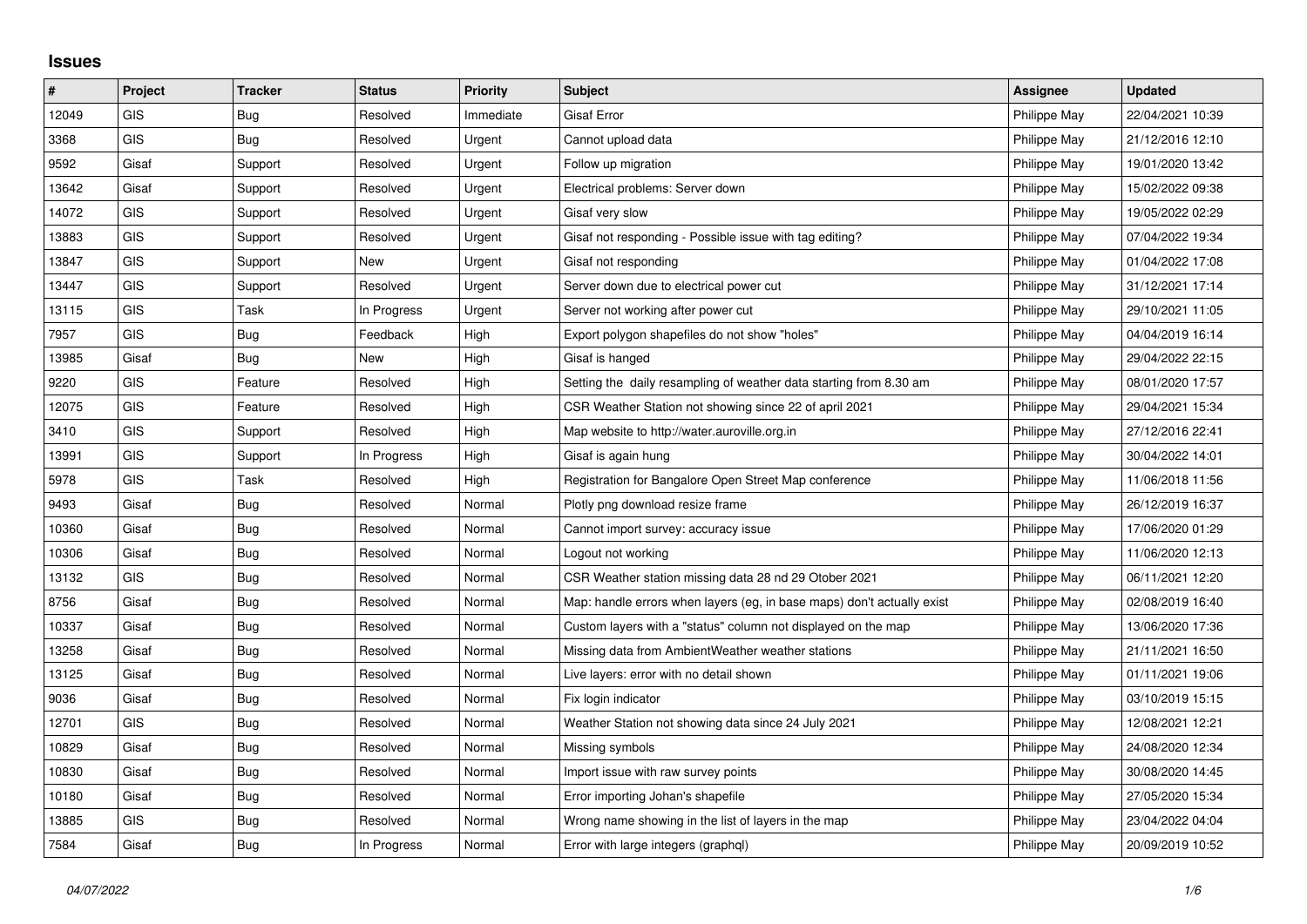| #     | Project    | <b>Tracker</b> | <b>Status</b> | <b>Priority</b> | <b>Subject</b>                                                                                                       | Assignee     | <b>Updated</b>   |
|-------|------------|----------------|---------------|-----------------|----------------------------------------------------------------------------------------------------------------------|--------------|------------------|
| 9519  | Gisaf      | <b>Bug</b>     | Resolved      | Normal          | Map info: fix icons                                                                                                  | Philippe May | 02/01/2020 13:11 |
| 10862 | <b>GIS</b> | <b>Bug</b>     | <b>New</b>    | Normal          | Fix the issues resulted from import point bug                                                                        | Philippe May | 05/09/2020 15:11 |
| 10323 | <b>GIS</b> | <b>Bug</b>     | Resolved      | Normal          | Survey points from Eric Chacra: misc issues                                                                          | Philippe May | 03/08/2020 13:11 |
| 9465  | Gisaf      | <b>Bug</b>     | Resolved      | Normal          | Export plots to PNG missing axis labels                                                                              | Philippe May | 08/01/2020 11:35 |
| 9603  | Gisaf      | Bug            | <b>New</b>    | Normal          | Map: clean memory after removing layer                                                                               | Philippe May | 20/01/2020 13:05 |
| 9602  | Gisaf      | <b>Bug</b>     | Resolved      | Normal          | Map: ability to cancel download                                                                                      | Philippe May | 20/01/2020 18:32 |
| 10400 | Gisaf      | Bug            | Resolved      | Normal          | Map search: works only once                                                                                          | Philippe May | 24/06/2020 12:05 |
| 7551  | <b>GIS</b> | <b>Bug</b>     | Resolved      | Normal          | error while downloading shapefiles from gisaf                                                                        | Philippe May | 06/02/2019 09:10 |
| 10407 | Gisaf      | <b>Bug</b>     | Resolved      | Normal          | Live layer DXF export: missing reprojection                                                                          | Philippe May | 23/06/2020 04:24 |
| 7552  | GIS        | Bug            | Resolved      | Normal          | error in auto import of raw points to point shapefiles                                                               | Philippe May | 05/02/2019 11:13 |
| 13901 | <b>GIS</b> | <b>Bug</b>     | <b>New</b>    | Normal          | Map: style of the category with status 'E' is always applied                                                         | Philippe May | 12/04/2022 11:01 |
| 10213 | Gisaf      | <b>Bug</b>     | Resolved      | Normal          | Point showing in the reconciliation pop-up but error while reconciling                                               | Philippe May | 26/06/2020 14:37 |
| 10123 | Gisaf      | <b>Bug</b>     | Resolved      | Normal          | Basket Upload: store not saved                                                                                       | Philippe May | 19/05/2020 17:36 |
| 10122 | Gisaf      | <b>Bug</b>     | Resolved      | Normal          | Reconciliation: missing categories                                                                                   | Philippe May | 19/05/2020 02:53 |
| 7554  | GIS        | Bug            | Resolved      | Normal          | Cannot auto import points for project RZ                                                                             | Philippe May | 04/02/2019 16:31 |
| 10125 | Gisaf      | Bug            | Resolved      | Normal          | Feature with Status other than existing, not showing in the map (example: future   Philippe May<br>building outline) |              | 20/05/2020 04:05 |
| 10140 | Gisaf      | Bug            | <b>New</b>    | Normal          | Admin: sort out manager role                                                                                         | Philippe May | 19/05/2020 19:22 |
| 10149 | Gisaf      | <b>Bug</b>     | Resolved      | Normal          | Import basket: fix authorization auto import                                                                         | Philippe May | 09/06/2020 23:09 |
| 8231  | Gisaf      | <b>Bug</b>     | Resolved      | Normal          | Fix status in table definition of new categories                                                                     | Philippe May | 03/05/2019 17:26 |
| 10289 | Gisaf      | Bug            | Resolved      | Normal          | New basket: cannot import raingauge Excel sheet                                                                      | Philippe May | 11/06/2020 12:17 |
| 10439 | Gisaf      | <b>Bug</b>     | Resolved      | Normal          | Reconciliation: use categories instead of layers                                                                     | Philippe May | 27/06/2020 05:21 |
| 5974  | Gisaf      | Bug            | Resolved      | Normal          | Issues in uploading readings into GISAF using interface                                                              | Philippe May | 06/02/2019 09:25 |
| 10539 | Gisaf      | Bug            | Resolved      | Normal          | New basket admin: the metadata (surveyor, etc) aren't populated from raw<br>points when importing shapefiles         | Philippe May | 15/07/2020 15:02 |
| 10728 | Gisaf      | Bug            | Resolved      | Normal          | Cannot download CSV for values                                                                                       | Philippe May | 03/08/2020 15:49 |
| 5988  | Gisaf      | <b>Bug</b>     | Resolved      | Normal          | problem with the flow from origin of wastewater to the component                                                     | Philippe May | 08/06/2018 15:14 |
| 10732 | Gisaf      | <b>Bug</b>     | Resolved      | Normal          | Wind Speed unit                                                                                                      | Philippe May | 04/08/2020 16:52 |
| 10991 | Gisaf      | <b>Bug</b>     | New           | Normal          | Graph of Average rainfall by month in Dashboard - limited viewing area when<br>zooming in                            | Philippe May | 17/09/2020 14:49 |
| 6538  | Gisaf      | <b>Bug</b>     | New           | Normal          | Well level: improve the form and input processing (dry checkbox)                                                     | Philippe May | 12/03/2019 11:09 |
| 10740 | Gisaf      | <b>Bug</b>     | Resolved      | Normal          | Change status: issue with projection system                                                                          | Philippe May | 17/09/2020 14:34 |
| 13766 | Gisaf      | <b>Bug</b>     | New           | Normal          | OGCAPI: make async                                                                                                   | Philippe May | 11/03/2022 14:39 |
| 10819 | Gisaf      | Bug            | Resolved      | Normal          | Evergreen well: popup showing "null" instead of location, status, type                                               | Philippe May | 23/08/2020 23:44 |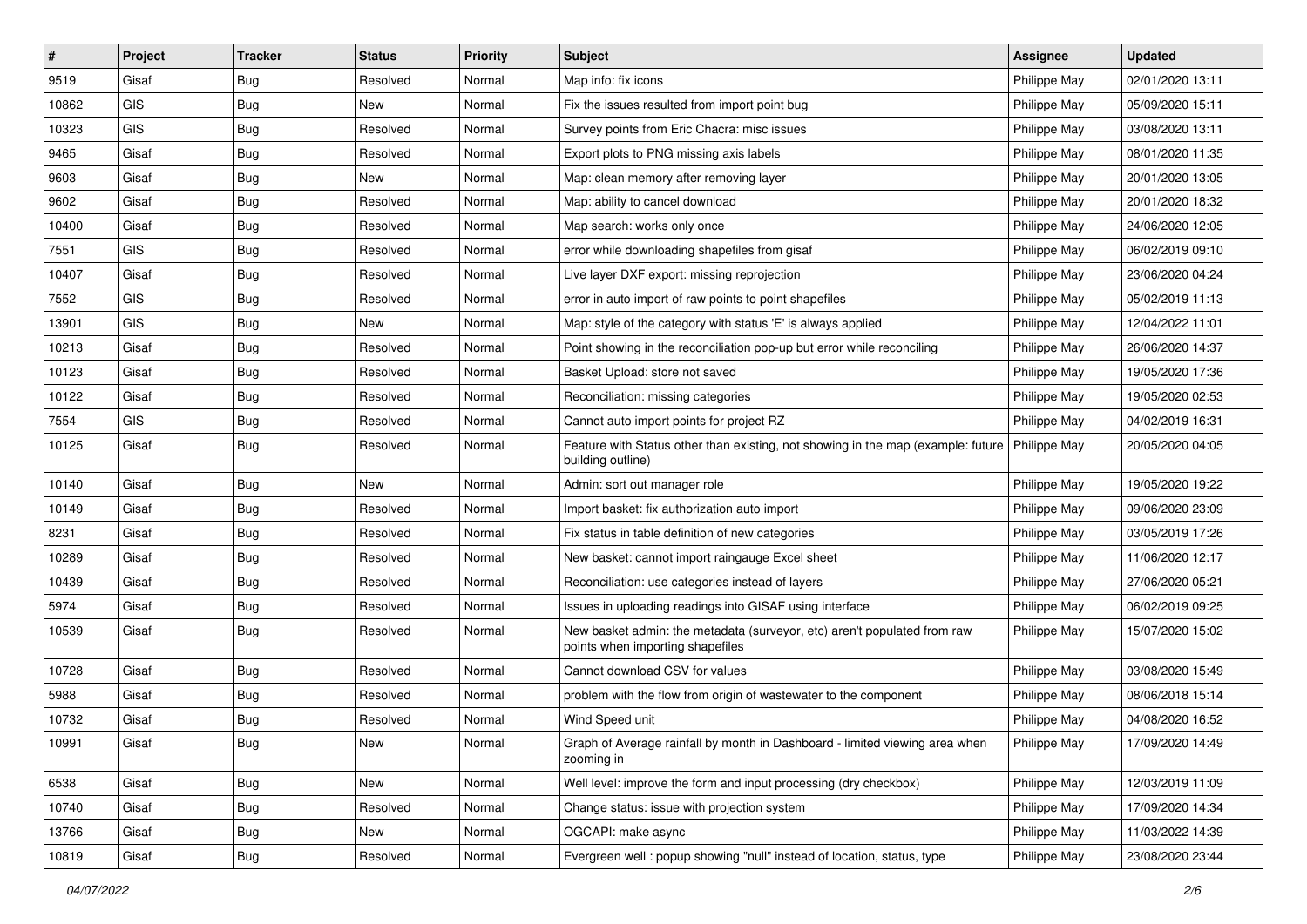| $\sharp$ | Project                             | <b>Tracker</b> | <b>Status</b> | <b>Priority</b> | <b>Subject</b>                                                                       | <b>Assignee</b> | <b>Updated</b>   |
|----------|-------------------------------------|----------------|---------------|-----------------|--------------------------------------------------------------------------------------|-----------------|------------------|
| 13968    | Geomatic studio<br>models for Gisaf | Feature        | Resolved      | Normal          | Create layers and all for the LB records                                             | Philippe May    | 28/04/2022 17:18 |
| 5033     | Gisaf                               | Feature        | Resolved      | Normal          | Add an option to display a base line in the bar charts                               | Philippe May    | 04/01/2018 01:09 |
| 8630     | Gisaf                               | Feature        | Resolved      | Normal          | Map: add option for filter with status                                               | Philippe May    | 10/07/2019 16:49 |
| 8721     | Gisaf                               | Feature        | New           | Normal          | Survey data basket: handle the case when more than one file in the basket per<br>day | Philippe May    | 14/10/2020 17:01 |
| 7527     | Gisaf                               | Feature        | Resolved      | Normal          | Give an option to resample data for graphs (eg. rain gauge)                          | Philippe May    | 07/03/2019 16:24 |
| 8669     | Gisaf                               | Feature        | Resolved      | Normal          | Groups of map layers                                                                 | Philippe May    | 26/07/2019 10:51 |
| 9749     | Gisaf                               | Feature        | New           | Normal          | Strip extra characters in graphQL queries                                            | Philippe May    | 07/09/2020 12:48 |
| 9538     | Gisaf                               | Feature        | New           | Normal          | Download shapefile of raw survey points facility - TO BE REMOVED?                    | Philippe May    | 07/01/2020 14:35 |
| 10014    | Gisaf                               | Feature        | Resolved      | Normal          | Interity checks                                                                      | Philippe May    | 19/05/2020 19:23 |
| 9944     | Gisaf                               | Feature        | Resolved      | Normal          | Admin: manage categories                                                             | Philippe May    | 10/04/2020 12:06 |
| 9789     | Gisaf                               | Feature        | New           | Normal          | Login: put in a dialog                                                               | Philippe May    | 28/02/2020 04:28 |
| 10182    | Gisaf                               | Feature        | Resolved      | Normal          | Function to change status of surveyed features                                       | Philippe May    | 15/07/2020 15:10 |
| 9509     | Gisaf                               | Feature        | Resolved      | Normal          | Update angular-plotly to 1.5.0                                                       | Philippe May    | 04/01/2020 12:05 |
| 9510     | Gisaf                               | Feature        | Resolved      | Normal          | Automatically resample to daily when there's too much data                           | Philippe May    | 01/01/2020 14:12 |
| 9563     | Gisaf                               | Feature        | Resolved      | Normal          | Live layers: add option to link to a map feature                                     | Philippe May    | 12/01/2020 22:22 |
| 9516     | Gisaf                               | Feature        | Resolved      | Normal          | Map: add option to grab link to the selected feature                                 | Philippe May    | 02/01/2020 15:42 |
| 9517     | Gisaf                               | Feature        | Resolved      | Normal          | Tags: add location                                                                   | Philippe May    | 03/01/2020 11:54 |
| 9534     | Gisaf                               | Feature        | Resolved      | Normal          | GeoJson store: systematically use geodataframes                                      | Philippe May    | 07/01/2020 16:51 |
| 12491    | Gisaf                               | Feature        | Resolved      | Normal          | Measure distances on the map                                                         | Philippe May    | 11/07/2021 11:51 |
| 10675    | Gisaf                               | Feature        | Resolved      | Normal          | Add attribution on map                                                               | Philippe May    | 04/07/2021 13:58 |
| 10152    | Gisaf                               | Feature        | Resolved      | Normal          | wells list in Measures Tab with only wells having measures                           | Philippe May    | 10/06/2020 15:05 |
| 10331    | Gisaf                               | Feature        | Resolved      | Normal          | Reconciliation: sort layer by alphabetical order                                     | Philippe May    | 12/06/2020 17:45 |
| 10536    | Gisaf                               | Feature        | Resolved      | Normal          | Migrate PlottableModel.Actions.download_csv_value to plugins                         | Philippe May    | 15/07/2020 15:07 |
| 10920    | Gisaf                               | Feature        | Resolved      | Normal          | Add option to display labels on the map                                              | Philippe May    | 07/09/2020 11:54 |
| 10741    | Gisaf                               | Feature        | Resolved      | Normal          | Add a way for changing status of a feature, given its original id                    | Philippe May    | 16/09/2020 17:35 |
| 10569    | Gisaf                               | Feature        | Resolved      | Normal          | Well Masterfile/Repository                                                           | Philippe May    | 19/12/2020 17:10 |
| 10948    | Gisaf                               | Feature        | Resolved      | Normal          | Add WMS3 server capabilities (with pygeoapi)                                         | Philippe May    | 14/09/2020 16:59 |
| 11649    | Gisaf                               | Feature        | Resolved      | Normal          | Wells timeline dashboard misc. improvements                                          | Philippe May    | 27/01/2021 15:47 |
| 11577    | Gisaf                               | Feature        | Resolved      | Normal          | Dashboard: multiple sections per page                                                | Philippe May    | 27/01/2021 12:37 |
| 11449    | Gisaf                               | Feature        | Resolved      | Normal          | Strip extra characters when importing survey CSV files                               | Philippe May    | 10/12/2020 01:06 |
| 11907    | Gisaf                               | Feature        | Resolved      | Normal          | Allow specific project list for custom models                                        | Philippe May    | 19/03/2021 16:13 |
| 11762    | Gisaf                               | Feature        | Resolved      | Normal          | Switch from Mapbox to Maplibre                                                       | Philippe May    | 20/11/2021 15:21 |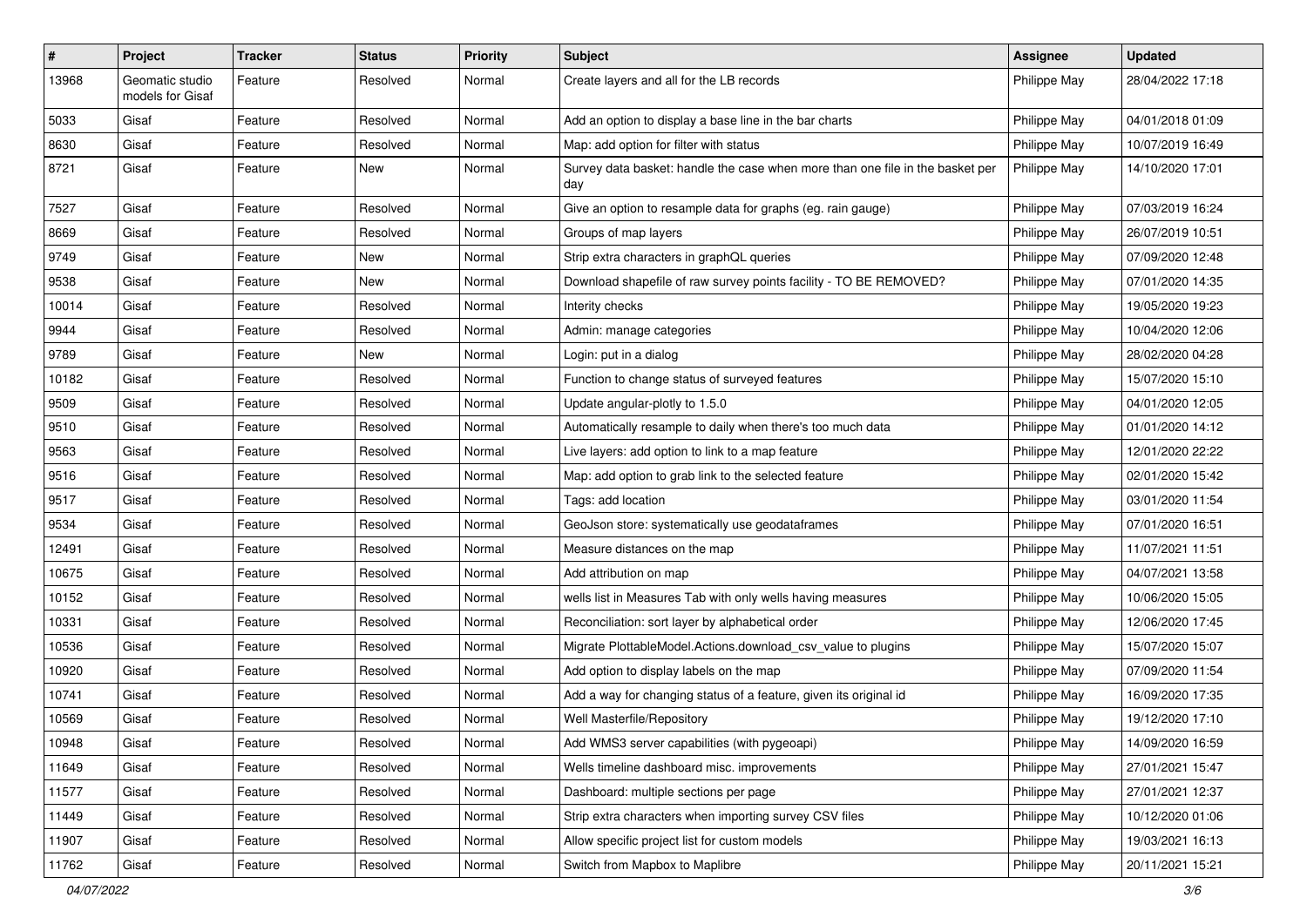| $\vert$ # | Project                             | <b>Tracker</b> | <b>Status</b> | <b>Priority</b> | <b>Subject</b>                                                       | <b>Assignee</b> | <b>Updated</b>   |
|-----------|-------------------------------------|----------------|---------------|-----------------|----------------------------------------------------------------------|-----------------|------------------|
| 7763      | <b>GIS</b>                          | Feature        | Feedback      | Normal          | Infrastructure: migrate old-admin to the same server than gisaf      | Philippe May    | 25/02/2019 11:11 |
| 10151     | GIS                                 | Feature        | Resolved      | Normal          | PG ADMIN installation on server                                      | Philippe May    | 23/05/2020 12:04 |
| 11486     | <b>GIS</b>                          | Feature        | New           | Normal          | Button Labels for wells details                                      | Philippe May    | 21/12/2020 10:26 |
| 14090     | GIS                                 | Feature        | Resolved      | Normal          | Move to SDDs after failure of one HDD in the RAID array of the domUs | Philippe May    | 27/05/2022 16:28 |
| 7696      | Geomatic studio<br>models for Gisaf | Feature        | Resolved      | Normal          | HT Cables shapefile from Johan                                       | Philippe May    | 25/02/2019 18:54 |
| 7710      | Geomatic studio<br>models for Gisaf | Feature        | Resolved      | Normal          | Add fields to the individual components                              | Philippe May    | 25/02/2019 13:07 |
| 7711      | Geomatic studio<br>models for Gisaf | Feature        | Resolved      | Normal          | Add fields to component types                                        | Philippe May    | 25/02/2019 13:06 |
| 7709      | Geomatic studio<br>models for Gisaf | Feature        | Resolved      | Normal          | Waste water treatment plant improvements                             | Philippe May    | 19/03/2019 23:58 |
| 7725      | Geomatic studio<br>models for Gisaf | Feature        | Resolved      | Normal          | Add a button for generating reports                                  | Philippe May    | 25/02/2019 13:08 |
| 11678     | Geomatic studio<br>models for Gisaf | Feature        | New           | Normal          | Add new models for AVES                                              | Philippe May    | 02/02/2021 12:13 |
| 12646     | Geomatic studio<br>models for Gisaf | Feature        | <b>New</b>    | Normal          | Add and import new data from Johan for OFC                           | Philippe May    | 01/08/2021 19:46 |
| 3472      | Gisaf                               | Feature        | Resolved      | Normal          | Weather station graphs: choice of parameters                         | Philippe May    | 10/03/2019 14:52 |
| 12688     | Gisaf                               | Support        | Resolved      | Normal          | Layers are not visible                                               | Philippe May    | 10/08/2021 10:03 |
| 13202     | Gisaf                               | Support        | Resolved      | Normal          | Gisaf is showing error                                               | Philippe May    | 12/11/2021 12:59 |
| 7120      | GIS                                 | Support        | In Progress   | Normal          | High CPU usage on the server (dom0)                                  | Philippe May    | 26/02/2019 13:10 |
| 7156      | GIS                                 | Support        | Resolved      | Normal          | Make server boot again                                               | Philippe May    | 05/02/2019 11:13 |
| 13763     | GIS                                 | Support        | Resolved      | Normal          | Gisaf not responding                                                 | Philippe May    | 11/03/2022 13:03 |
| 13982     | GIS                                 | Support        | Resolved      | Normal          | Update server's storage                                              | Philippe May    | 06/05/2022 14:38 |
| 13681     | Gisaf                               | Support        | Resolved      | Normal          | Gisaf isn't Connecting                                               | Philippe May    | 19/02/2022 11:01 |
| 13090     | Gisaf                               | Support        | Resolved      | Normal          | Importing error in new admin                                         | Philippe May    | 28/10/2021 11:00 |
| 13952     | Gisaf                               | Support        | Resolved      | Normal          | Gisaf isn't Connecting                                               | Philippe May    | 25/04/2022 11:27 |
| 6954      | <b>GIS</b>                          | Support        | Resolved      | Normal          | Create a VM for DB                                                   | Philippe May    | 10/11/2018 16:02 |
| 11886     | Gisaf                               | Support        | Resolved      | Normal          | Pandas resample deprecation warning                                  | Philippe May    | 16/03/2021 12:49 |
| 7161      | GIS                                 | Support        | In Progress   | Normal          | Setup remote backup                                                  | Philippe May    | 19/12/2018 10:14 |
| 10224     | Gisaf                               | Support        | Resolved      | Normal          | Update gs.basemaps in Jupyter notebooks                              | Philippe May    | 14/06/2021 16:15 |
| 8504      | GIS                                 | Support        | Resolved      | Normal          | Clean data from the weather station                                  | Philippe May    | 04/07/2019 17:05 |
| 6494      | GIS                                 | Support        | Resolved      | Normal          | Add CC copyright on data                                             | Philippe May    | 31/08/2018 21:19 |
| 7402      | GIS                                 | Support        | New           | Normal          | Integrate data from well probes                                      | Philippe May    | 10/01/2019 11:12 |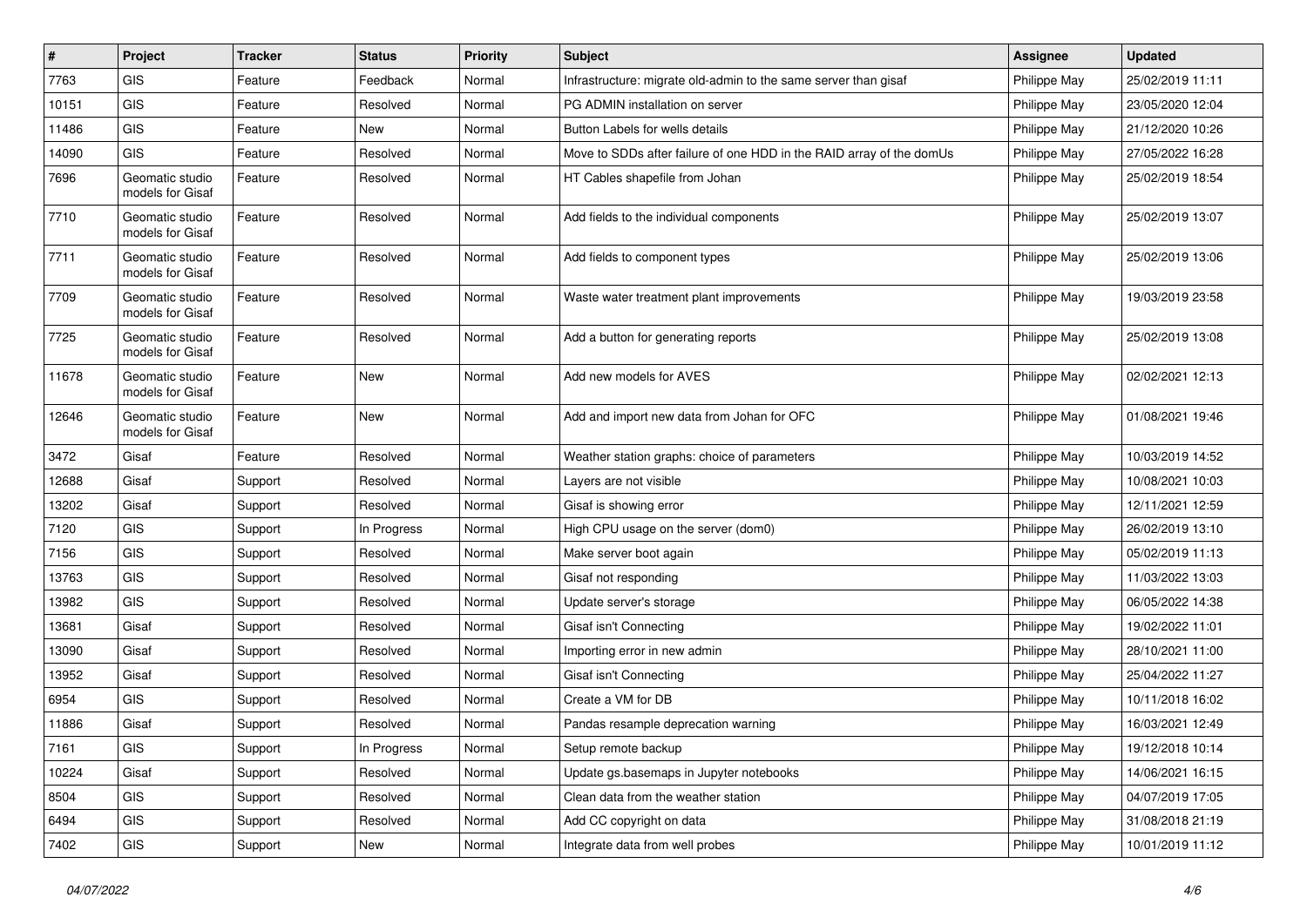| #     | Project                             | <b>Tracker</b> | <b>Status</b> | <b>Priority</b> | Subject                                                                          | <b>Assignee</b> | <b>Updated</b>   |
|-------|-------------------------------------|----------------|---------------|-----------------|----------------------------------------------------------------------------------|-----------------|------------------|
| 7343  | <b>GIS</b>                          | Support        | Resolved      | Normal          | Add layer for locations                                                          | Philippe May    | 02/02/2019 15:25 |
| 10214 | Gisaf                               | Support        | <b>New</b>    | Normal          | <b>Multiple Reconciliations</b>                                                  | Philippe May    | 27/05/2020 16:12 |
| 11081 | Gisaf                               | Support        | New           | Normal          | Gisaf doesn't allowed multiple reconciliation                                    | Philippe May    | 01/10/2020 15:00 |
| 11071 | Gisaf                               | Support        | New           | Normal          | Reconciliation: cannot find some points                                          | Philippe May    | 01/10/2020 13:03 |
| 7853  | GIS                                 | Support        | <b>New</b>    | Normal          | Install OpenDroneMap and WebODM                                                  | Philippe May    | 09/05/2019 15:57 |
| 8246  | <b>GIS</b>                          | Support        | Resolved      | Normal          | Server down?                                                                     | Philippe May    | 06/05/2019 15:45 |
| 8450  | GIS                                 | Support        | Resolved      | Normal          | Unable to Load Jupyter Lab                                                       | Philippe May    | 10/06/2019 15:52 |
| 6990  | GIS                                 | Support        | Resolved      | Normal          | Create a VM for Notebooks                                                        | Philippe May    | 10/11/2018 15:57 |
| 9466  | Gisaf                               | Support        | Resolved      | Normal          | Rename "altitude" to "elevation"                                                 | Philippe May    | 08/01/2020 11:27 |
| 9463  | <b>GIS</b>                          | Support        | Resolved      | Normal          | Setup a weather station in Kalpana                                               | Philippe May    | 02/11/2021 15:08 |
| 9292  | <b>GIS</b>                          | Support        | Resolved      | Normal          | Server upgrade to buster                                                         | Philippe May    | 13/11/2019 12:29 |
| 12895 | GIS                                 | Support        | Resolved      | Normal          | Migrate backups to Bung                                                          | Philippe May    | 12/11/2021 00:36 |
| 10364 | Gisaf                               | Support        | New           | Normal          | Reconcile the reconciliations                                                    | Philippe May    | 17/06/2020 17:27 |
| 10153 | GIS                                 | Support        | Resolved      | Normal          | Postgis access for Selvarani in QGis                                             | Philippe May    | 23/05/2020 12:05 |
| 10693 | <b>GIS</b>                          | Support        | Resolved      | Normal          | Wrong geometry type for category R54                                             | Philippe May    | 30/07/2020 12:00 |
| 10291 | <b>GIS</b>                          | Support        | In Progress   | Normal          | Vacuum DB at reboot                                                              | Philippe May    | 29/10/2021 11:44 |
| 13203 | GIS                                 | Support        | In Progress   | Normal          | Redis server: fix warning relarted to memory allocation                          | Philippe May    | 12/11/2021 13:03 |
| 11457 | Gisaf                               | Support        | Resolved      | Normal          | Building Shed and Retaining Walls are not showing in a map                       | Philippe May    | 14/12/2020 19:52 |
| 12051 | GIS                                 | Support        | New           | Normal          | Update pgadmin                                                                   | Philippe May    | 22/04/2021 12:57 |
| 13235 | <b>GIS</b>                          | Support        | Resolved      | Normal          | Server hardware failure (sdc hard drive)                                         | Philippe May    | 19/11/2021 17:59 |
| 11898 | <b>GIS</b>                          | Support        | New           | Normal          | Add Aurogreen Weather Station                                                    | Philippe May    | 17/03/2021 12:10 |
| 9483  | Gisaf                               | Support        | New           | Normal          | Performance: writing gpkg is slower than shapefiles                              | Philippe May    | 08/01/2020 11:15 |
| 13068 | <b>GIS</b>                          | Support        | Resolved      | Normal          | Migrate gisaf VM to bullseye                                                     | Philippe May    | 25/10/2021 17:28 |
| 12867 | GIS                                 | Support        | In Progress   | Normal          | Upgrade server (all virtual machines) to Debian bullseye                         | Philippe May    | 25/10/2021 17:34 |
| 11506 | <b>GIS</b>                          | Documentation  | New           | Normal          | Article on wells levels graphs                                                   | Philippe May    | 21/12/2020 16:41 |
| 9552  | Gisaf                               | Documentation  | Resolved      | Normal          | Weekly resampling - Starts on mondays                                            | Philippe May    | 25/07/2020 17:12 |
| 7813  | Gisaf                               | Documentation  | Resolved      | Normal          | Including credits for ESRI basemap (Sat, Highways, Labels)                       | Philippe May    | 05/03/2019 12:39 |
| 7936  | Geomatic studio<br>models for Gisaf | Task           | Resolved      | Normal          | Add the wastewater type to the origin                                            | Philippe May    | 19/03/2019 23:56 |
| 7935  | Geomatic studio<br>models for Gisaf | Task           | Resolved      | Normal          | Template components in order                                                     | Philippe May    | 20/03/2019 15:18 |
| 6069  | Gisaf                               | Task           | Resolved      | Normal          | wwtp output and flow component - output                                          | Philippe May    | 22/06/2018 15:15 |
| 8096  | Geomatic studio<br>models for Gisaf | Task           | Resolved      | Normal          | Creating a Gkpg/shp for elevation points in Basins with category as an attribute | Philippe May    | 24/05/2019 16:57 |